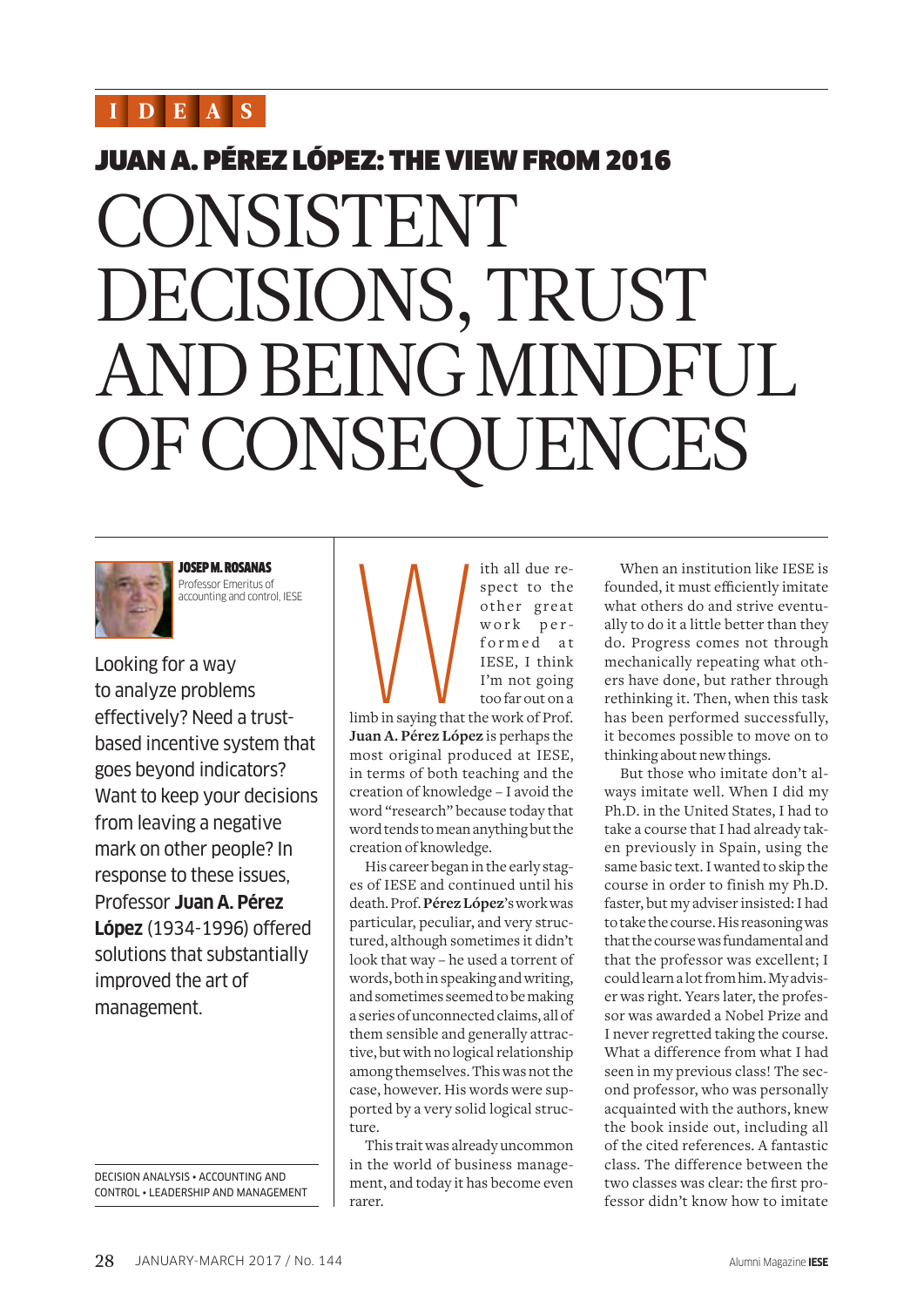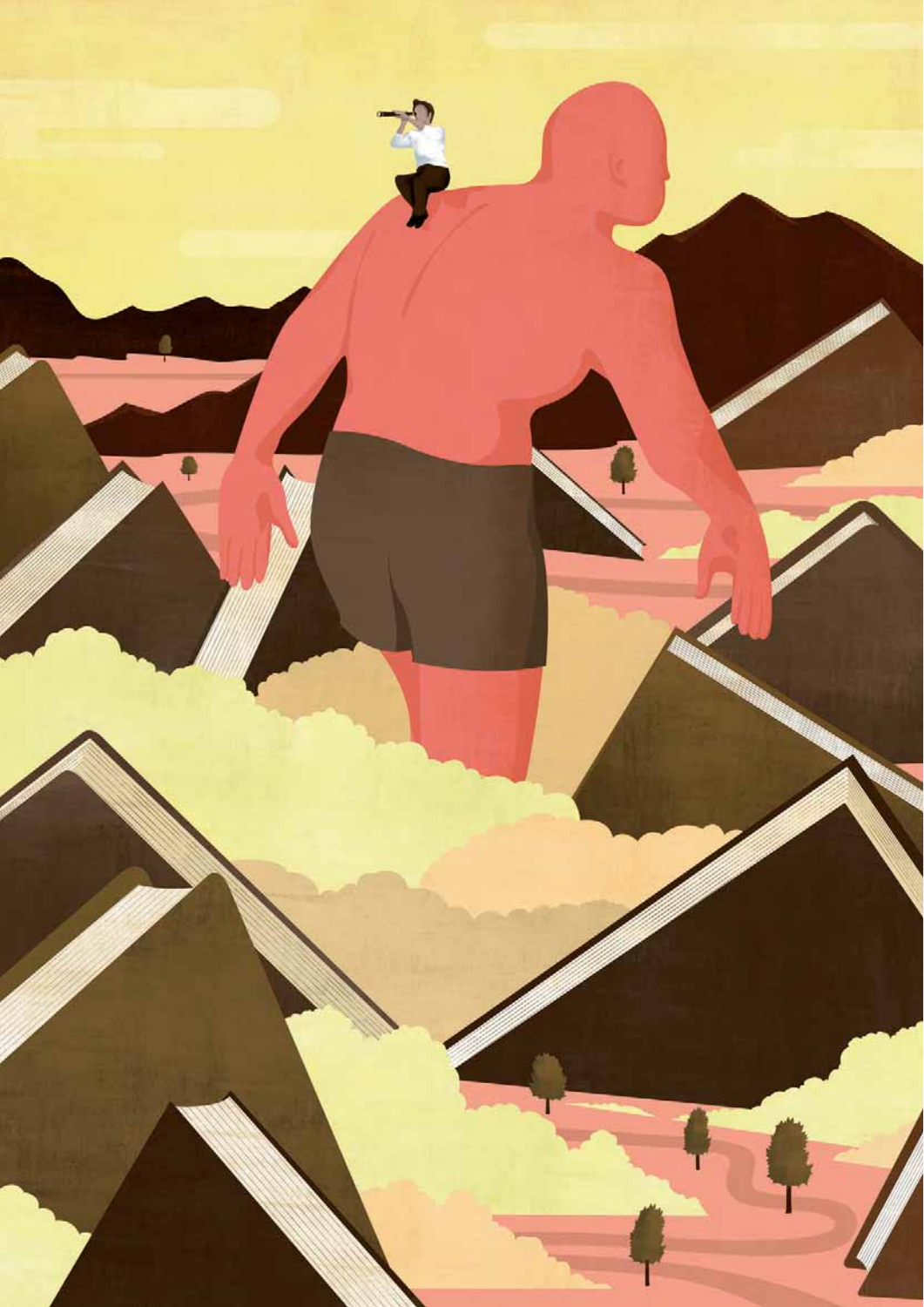## I D E A S

DECISIONS ARE PUT INTO PRACTICE BY PEOPLE, SO PEOPLE ARE ONE OF THE MOST IMPORTANT FACTORS TO KEEP IN MIND IN DECISION-MAKING

well (or perhaps he simply wasn't able to, because of his personal circumstances), and the second one did. In both cases, using someone else's book is imitation, something we have all done many times. But it has to be done well, not superficially, but in depth.

Another example involves an old Harvard finance professor. He was surprised and horrified because in Europe, "They give the same cases that we give, but they don't know the basic finance literature!" In other words, we imitated badly, and only superficially. Under these circumstances, a case became a mere anecdote, with no conceptual content behind it.

Prof. **Pérez López** imitated well. In some senses even too well, because he couldn't help exploring the ideas, and found reasons and reasoning that the people he used as a model hadn't considered. If he had a flaw in this regard, it was that in the final product, it was difficult to distinguish what was his from what was not. His reluctance to cite authors contributed to the confusion, of course, but he knew the literature well. Very well. He was a self-declared bookworm, although he obviously didn't stop there.

Bearing this in mind, there are two aspects of the work that Prof. **Pérez López** put a lot of effort into that are particularly important nowadays, because of the path that today's business world has taken. The first idea stems from the course he baptized simply as Case Analysis and that today is called ASN in Spanish or ABP (Analysis of Business Problems) in English. It's not easy to set

30 JANUARY-MARCH 2017 / No. 144 Alumni Magazine **IESE**

out his ideas clearly, partly because complex issues can be difficult to set out in words(something I'm facing now as I write this), let alone put into numbers.

What Prof. **Pérez López** taught in that course is something that others have tried to emulate, although we have rarely reached his level or remained true to his main objectives. To simplify, he said that: (1) Problems can be thought of in a way that clarifies the process of making and analyzing decisions; (2) It's essential to think about the unintended consequences of any decision. These are often negative, and they take their toll in the long term, or even in the short term. Not all that glitters is gold, and it's important to avoid being naive and seeing only the short term; (3) Therefore it's necessary to weigh different factors, some obvious and others less so (to put it lightly), some of them quantitative and others qualitative, and of every types; (4) Decisions are put into practice by people, so people, their abilities and their identification with the organization are some of the most important factors in decision-making.

Prof. **Pérez López** described these concepts as if they were standard ideas emerging from Harvard Business School (HBS) or any other management school, that is, as though these were principles with which academics from around the world were perfectly familiar, which is not the case. A large part of this approach was his own creation, developed from concepts he had learned at HBS and Carnegie Mellon University.

It's impossible, then, to describe his approach in a few words; suffice it to say that in today's business world it's more necessary than ever, as the focus on short-term outcomes leads us to forget these concepts mentioned previously.

The second idea is closely related to the first, although maybe not at first glance, and it is tied in with his specialty: the area of control. Beyond